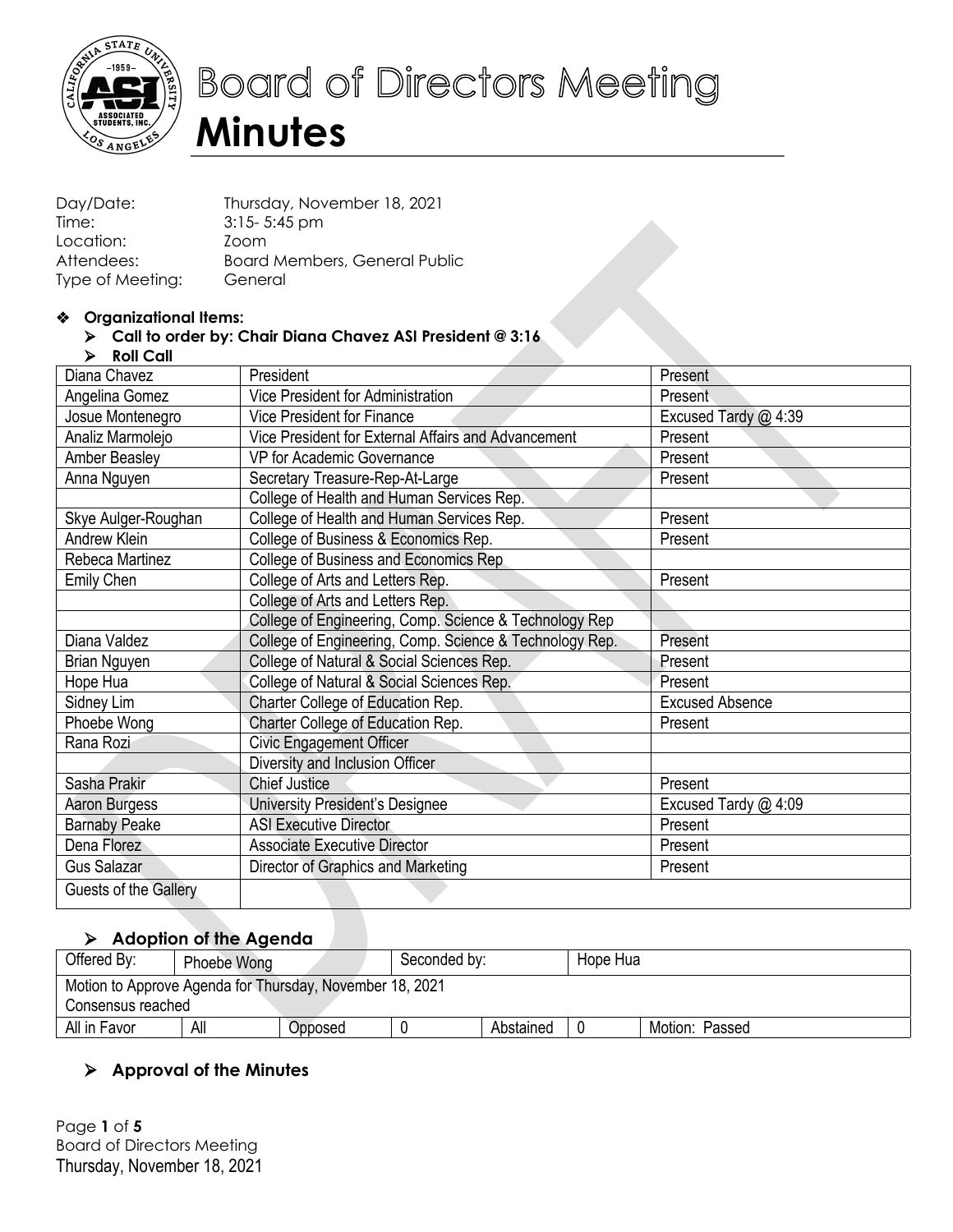| Offered By:                                                                             | Angelina Gomez |  | Seconded by: |  | Amber Beasley |  |  |
|-----------------------------------------------------------------------------------------|----------------|--|--------------|--|---------------|--|--|
| Motion to approve the Minutes for Thursday October 21, 2021<br><b>Consensus Reached</b> |                |  |              |  |               |  |  |
| All<br>All in Favor<br>Abstained<br>Motion: Passed<br>Opposed                           |                |  |              |  |               |  |  |

## **Public Forum**

- $\triangleright$  This time is allotted to members of the public to address the board regarding items not included on the meeting agenda.
	- § Gus Salazar: I wanted to congratulate you all because you did well at the board of trustees.

#### **Informational Items**

- Ø **ASI Survey & Spring Schedule**
	- **Diana Chavez:** Let me remind you and I have received a few but we just want to know where your head is at and how you are feelings about coming back to understand your needs.
- Ø **De-stress Week**
	- **Diana Chavez:** This is just reminder for our first in person event and please come out.
- Ø **Student Leader Assessment**
	- § **Diana Chavez:** This is asking for feedback and see how you all felt as a student leaders.
	- § **Dena Florez:** We realize this is a hard time and we don't want you to feel alone.

## Ø **Special Presentation: VP Octavio Villalpando**

- **Octavio Villalpando:** Octavio goes over his presentation about Student engagement.
- **Barnaby Peake:** Something we talked about briefly since it the first time for many students I think this is a great opportunity for and we are also talking about giving tours and that is something we can be involved with.
- **Diana Chavez:** We have new housing and we have the new student services building as well and I hope we can collaborate.
- **Andrew Klein:** I think the best way to unite the campus is through athletics and there is not a lot of people who go to these games so I think there should be a stronger emphasis and there should be a stronger emphasis on the dorm population as well.
- **Diana Chavez:** I think that is a great idea.
- **Dena Florez:** Ours men's soccer team has been doing well for the past two years and ASI has collaborated with them before as well and I think we should do it again.
- § **Diana Chavez:** I know we have talked about this Octavio but I hope we can include more of our student leaders in these conversations as you can see they have a lot of good ideas and I hope we can rebuild our college experience.
- **Amber Beasley:** I was wondering if we have a first generation office.
- **Octavio Villalpando:** Approximately 89% of our students are first gen so we try to be conscientious in our programming, but we can use more help so thank you for that idea.
- **EXTER HOPE Hua:** You mentioned that you want student to engage on campus and certain NSS professors saw researched that one on one connections between faculty members were concerned that these opportunities will decrease, can you speak on that?
- **Octavio Villalpando:** Those opportunities are more on the academic side and structured by academic colleges and departments working with the provost and VP for academic affairs but let me inquire and I will update you with that.
- § **Angelina Gomez:** I want to touch on what Andrew said about involving the dorming and I wanted to ask if it is possible if me and my spirit commissioner can get a mailing list of all the students that are in dorming so that we can email them about the events that will be happening and the games so that they have access?
- **Octavio Villalpando:** Absolutely we will even be happy to mail it for you and route through Dena and Barnaby and by the way if anyway live on campus be a part of the resident housing association even if it has been dormant for a couple of years and that creates a better campus experience and evolvement.

Page **2** of **5** Board of Directors Meeting Thursday, November 18, 2021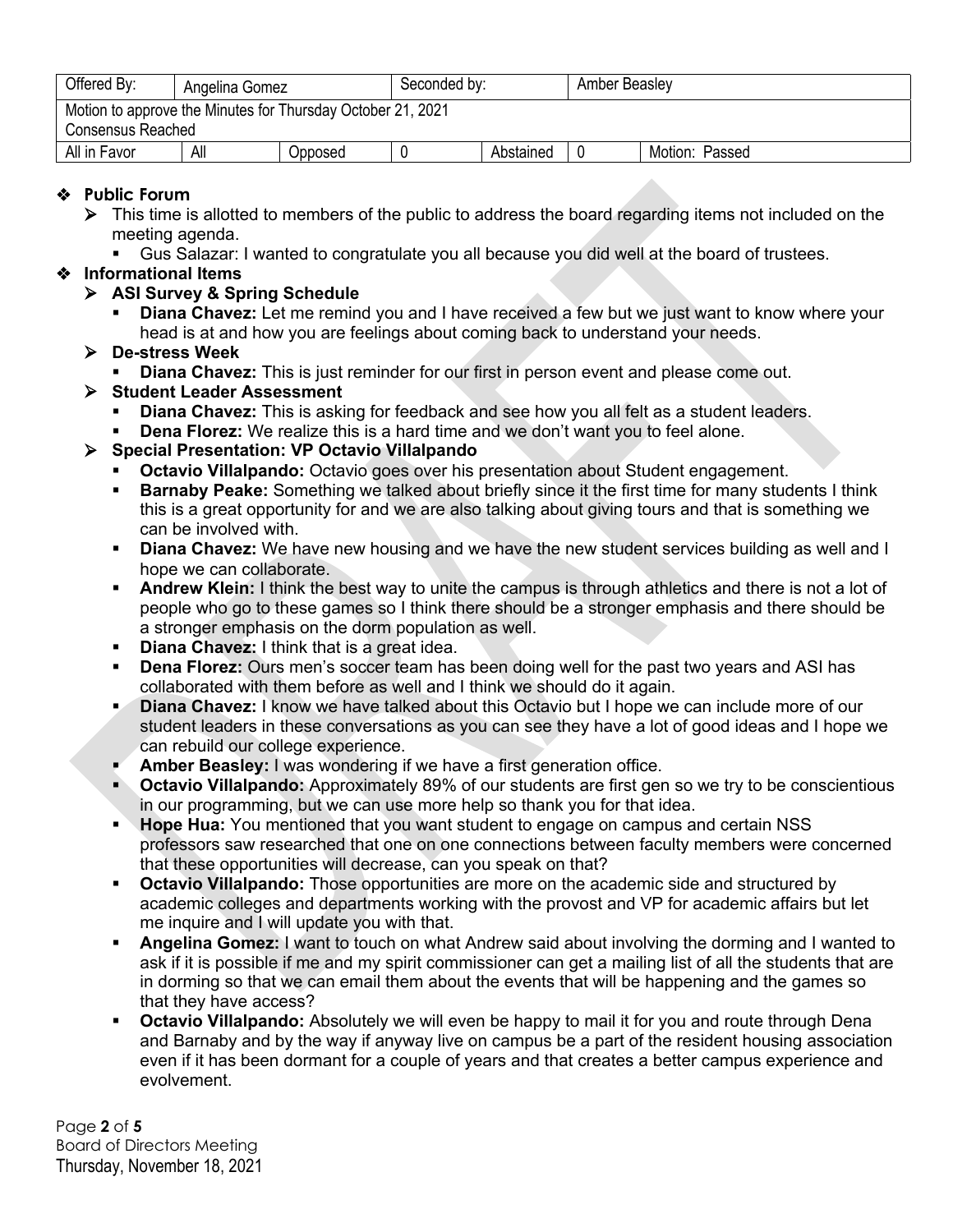#### **Action Items**

- Ø **University Wide Committee Appointments- The Board will take action on appointing candidates to open committee seats.**
	- **Amber Beasley:** I will be doing Ivan and Emily together because they are both awesome. Amber goes over what points that make both students good candidates.

| Offered By:                                                                                                          | Seconded by:<br>Andrew Klein |         |  |           | Angelina Gomez |                |  |  |  |
|----------------------------------------------------------------------------------------------------------------------|------------------------------|---------|--|-----------|----------------|----------------|--|--|--|
| Motion to appoint Ivan Rodriguez-Garcia and Emily Torres into the NSS Steering Committee<br><b>Consensus Reached</b> |                              |         |  |           |                |                |  |  |  |
| All in Favor                                                                                                         | All                          | Opposed |  | Abstained |                | Motion: Passed |  |  |  |

#### Ø **Student Government Positions- The Board will take action on appointing candidates to open positions.**

- § **Diana Chavez:** We have two positions to appoint and Seth you can start, you have two minutes.
- **Seth Deepanker:** I am passionate about making a positive change through policy making and a roll to help represent the inclusivity and diversity on our campus would a miraculous one for me and if given this opportunity I will do my best to give the unique perspective and it would be by reaching out to alumni and organizing events where students can feel more confident in challenging the "normal" and with myself I have a diverse and unique background where I can understand and relate to people from different walks of life. Last, I stand very strong by my ethics and I will do anything in my power if any student comes to me with a certain situation.
- § **Amber Beasley:** What does diversity mean to you?
- § **Seth Deepanker:** Diversity can be in a gender way and a racial way but I also like to think about it in a thoughtful way because everyone has diverse way of thinking as it is hard to talk to someone whose ideas are not similar to our own and it can also be about your experiences.
- **Amber Beasley:** Seeing as you will providing programming for our students what are some issues that you are aware of that our students are facing?
- § **Seth Deepanker:** I aware that some of the elevators aren't working and another thing I am very aware of is the CAPS and a lot of my friends tell me that they want to make use of it I have also heard the pantry issue where the food is good but can be improved for vegan and vegetarian people.
- § **Diana Chavez:** We are going to put you in a waiting room and discuss.
- § **Analiz Marmolejo:** As you all can see he has a lot of potential and he doesn't have a lot of experience but he is eager to learn and he has a sense of what the position entails so I give my recommendation.

| Offered By:                                                                                 | Phoebe Wong |         | Seconded by: |           | Andrew Klein |                |  |  |
|---------------------------------------------------------------------------------------------|-------------|---------|--------------|-----------|--------------|----------------|--|--|
| Motion to appoint Seth Deepanker as Diversity Inclusion Officer<br><b>Consensus Reached</b> |             |         |              |           |              |                |  |  |
| All in Favor                                                                                | All         | Opposed |              | Abstained |              | Motion: Passed |  |  |

#### Ø **ASI Internal Committee- The Board will take action on appointing candidates to open ASI committee seats.**

- § **Angelina Gomez:** We already appointed but I don't know what the misunderstanding was but she needed to get appointed again and she has already been doing a good job in the committee.
- § **Dena Florez:** It wasn't an understanding she just went from a college rep to a student at large so she has to be reappointed as a student at large.
- **EXECUTE:** Amber Beasley: So her reports go to me?
- § **Diana Chavez:** Yes.

| Offered By:                                                                                   | Hope Hua |         | Seconded by: |           | Andrew Klein |                   |  |  |
|-----------------------------------------------------------------------------------------------|----------|---------|--------------|-----------|--------------|-------------------|--|--|
| Motion to appoint Meagan Domingo into the Environmental Policy Committee<br>Consensus Reached |          |         |              |           |              |                   |  |  |
| All in Favor                                                                                  | All      | Opposed |              | Abstained |              | Motion:<br>Passed |  |  |

#### **Discussion Items**

Ø **Addressing Student Needs Webinar Reflection- The Board will reflect on areas of improvement to continue effective advocacy.**

Page **3** of **5** Board of Directors Meeting Thursday, November 18, 2021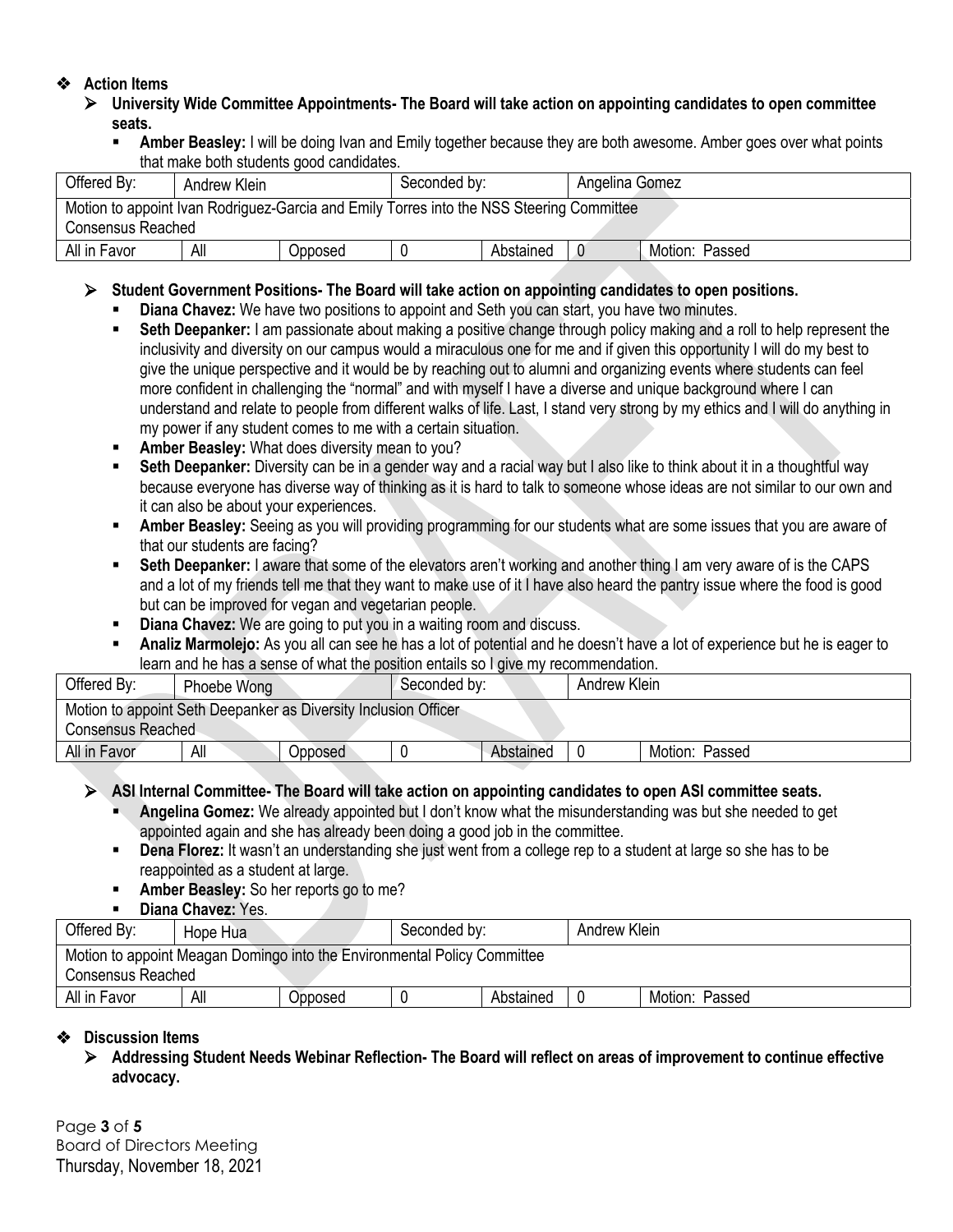- § **Diana Chavez:** This is to reflect on the webinar and what would you like to see in the future.
- **Emily Chen:** I thought it was interesting and it was nice that a lot of questions were answers and I can see what I can do better. Based on the questions that were asked I can ask now students from my specific college can ask more questions.
- § **Skye Aulger-Roughan:** I have been talking to a lot of people about the transition back on campus and what they would like to see and there was a lot of useful information.
- **Diana Valdez:** I like seeing the difference from last year and there were great questions and working with the committees and working with the Dean and we are just trying to see how we can put this information out.
- § **Hope Hua:** I learned about the problems on campus as well as the information about the food options and we are planning on talking to students and answering more question.
- **Phoebe Wong:** The event was perfect timing for the new students and with food options and equal que the transition will be better.
- § **Diana Chavez:** We are working on the captions so we can post it on YouTube for those who couldn't attend.
- **Aaron Burgess:** One thing I noticed was that there were questions in the chat and we didn't have the time to get to them so is there a way that we can gather those questions in the chat and answers those questions as well?
- § **Diana Chavez:** Yes.
- Ø **Retention Motivation- The Board will discuss methods to retain ASI student leaders.**
	- § **Diana Chavez:** We have seen that a lot of board has left we wanted to hear you all out to see what you all need and what we can help you with to make this a better experience.
	- **Diana Valdez:** It is hard to juggle everything so maybe having group check-ins with the representatives on how we are doing and how we are feeling.
	- **Diana Chavez:** I agree that we can work on this and we need to hear your concerns in order to create a plan to help you all.
	- § **Analiz Marmolejo:** I think I head Dena talk about some inspirational speakers so maybe bringing that in or like a Distress event for us or like coffee at the office.
	- **Diana Chavez:** We would love to do that but it is hard to do that since we are virtual so we don't have a lot of team bonding so that is why we are asking now so that in spring we can do things like that and reminder we do have a retreat.
	- **Barnaby Peake:** January 13 and 14<sup>th</sup> for forty-eight hours for our winter retreat.

#### **Reports**

- Ø ASI President: Diana Chavez
	- § Diana: I got together with President Covino and Aaron as there are still concerns with repopulation and we are going to talk to you all as well so you can know what is going on campus and program proposals are due soon as well.
	- § Analiz Marmolejo: Do we have to have a set date?
	- § Gus Salazar: Just put TBA. But we can meet and talk about it on Monday.
- Ø ASI Vice President for Administration: Angelina Gomez
	- § Angelina: We just got our spirit commissioner and I will be having my COC meeting and I plan going over spring programming with them and going over bi-weekly reports as well.
- Ø ASI Vice President for Finance: Josue Montenegro
	- Josue: We are working on policy and we are going to start our tax forms and we are extending our contract with the USU and we are working on university support area as well that is due soon.

| Offered By:                                              | Josue Montenegro |         | Seconded by: |           |  | Amber Beasley  |  |  |
|----------------------------------------------------------|------------------|---------|--------------|-----------|--|----------------|--|--|
| Motion to extend meeting 5 minutes.<br>Consensus Reached |                  |         |              |           |  |                |  |  |
| All in Favor                                             | All              | Opposed |              | Abstained |  | Motion: Passed |  |  |

- Ø ASI Vice President for Academic Governance: Amber Beasley
	- Amber: If you know a student that has been impacted by the limitation of directed study please email me as there has been a concern in the academic senate that students with directed study have been impacted.
- Ø ASI Vice President for External Affairs and Advancement: Analiz Marmolejo
	- § Analiz: We finalized an agenda with CSSA and on Monday I did work with EPIC for the day of service and I met with our civic engagement coordinator for our campus to talk about the different events we want to promote in the spring.
- Ø ASI Secretary/ Treasurer: Anna Nguyen

Page **4** of **5** Board of Directors Meeting Thursday, November 18, 2021